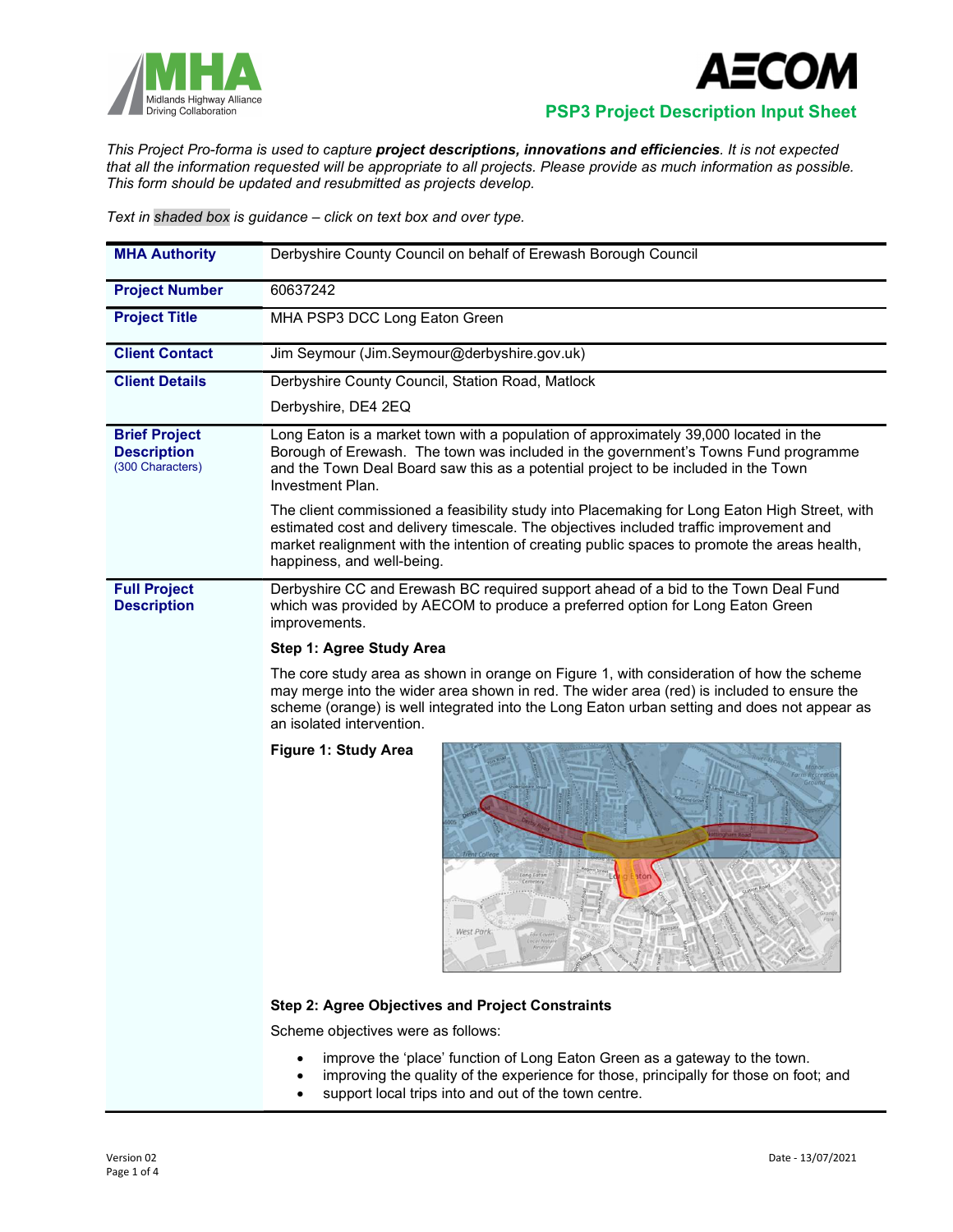



Supporting cycling and improving cycling safety was not a specific objective but considered as options and were developed. Safety was a key consideration when developing options or place-specific interventions.

# Step 3: Workshop 1

AECOM hosted an on-line stakeholder meeting where the study area and objectives were confirmed. A summary report was prepared.

## Step 4: Pedestrian Desire Lines

Using online mapping and demographic data and a 2km catchment, likely desire lines into the town centre were identified. The study concentrated on entry points likely locations of crossing demand, and how these demands fit with existing pedestrian crossing provision.

## Step 5: Site Visit

With respect to Covid-19 and the consequences for any site-based work, Erewash was under Tier 2 restrictions.

# Step 6: Option Generation

Agreed place-making principles guiding decision making for the long list of options. These high level and conceptual options used outputs from the stakeholder meeting and included place-making and place-quality as key components.

Three options were developed further in terms of place-making and transport planning and assessed against the agreed objectives. All options were compliant with MfS2 / Delivering Streets and Places.

This options exercise was a critical component of the final report, which was to form part of the Town Deal Fund application.

## Step 7: Workshop 2

A second workshop was held to discuss each of the options and agree the final scoring against the project objectives. From this, an agreed option was selected for further development.

## Step 8: Preferred Option Development

An illustrative masterplan for the preferred option was prepared, with supporting technical and illustrative material, to explain how the option works, the benefits of its adoption and application and a high-level cost exercise. This included a preliminary Civils check.

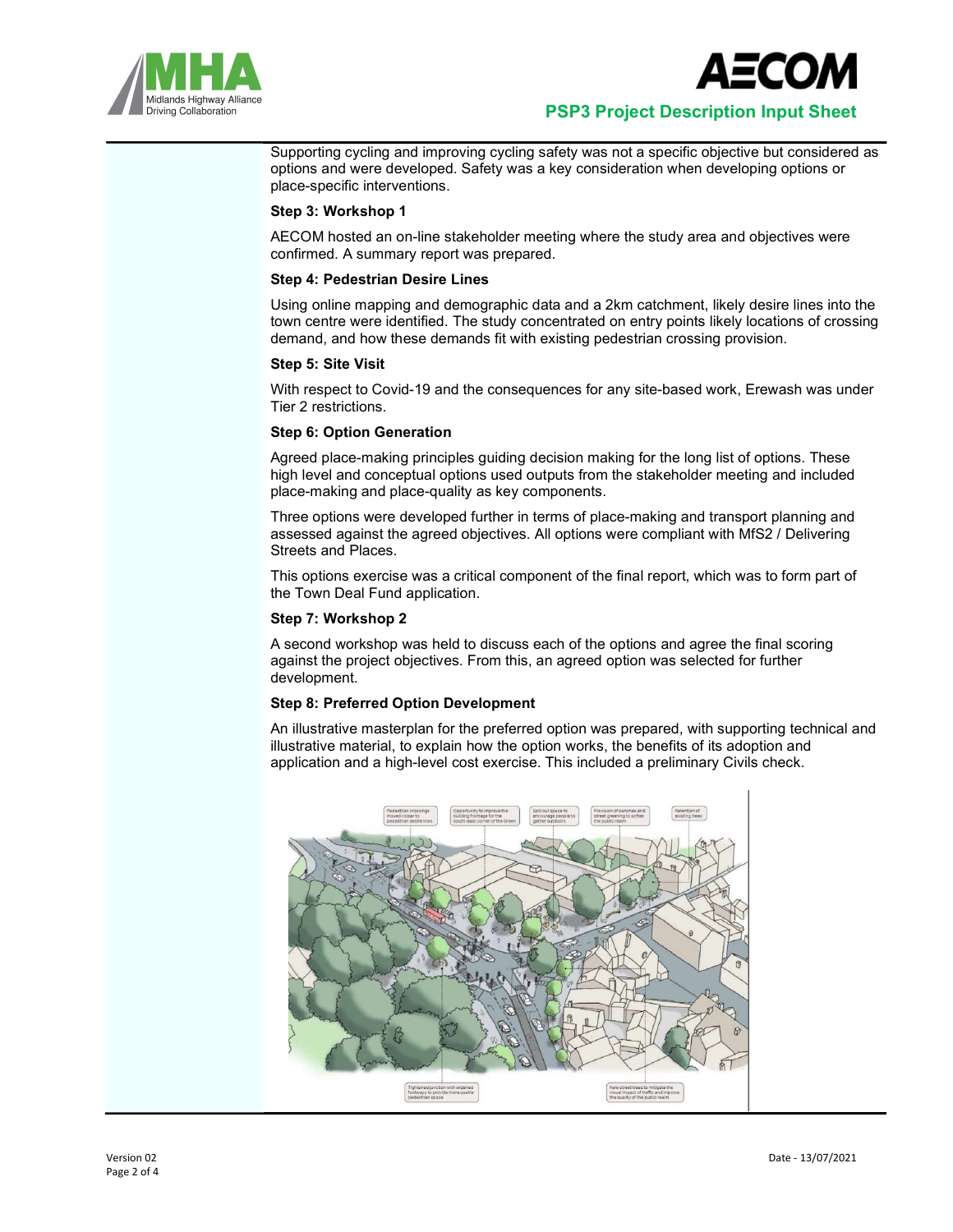



Midlands Highway Alliance<br>Driving Collaboration<br>Driving Collaboration

| <b>Innovation</b>                                      | On-line workshops hosted by the project lead on Teams saved travel time & costs for all<br>participants. The alternative would have been a meeting at a venue in Long Eaton with<br>associated travel time and costs with the added complication of Tier 2 COVID restrictions. |  |  |  |  |
|--------------------------------------------------------|--------------------------------------------------------------------------------------------------------------------------------------------------------------------------------------------------------------------------------------------------------------------------------|--|--|--|--|
|                                                        | Participants included AECOM employees based in London and Telford and Erewash<br>Councillors and Officers based in Long Eaton.                                                                                                                                                 |  |  |  |  |
| <b>Lean Delivery /</b>                                 | No project expenses were charged to the project.                                                                                                                                                                                                                               |  |  |  |  |
| <b>Efficiency Savings</b>                              | As an estimate travel expenses for 2 reps and 2 workshops around £400.                                                                                                                                                                                                         |  |  |  |  |
| <b>Sustainability</b>                                  | Concept was to deliver place-setting area focussed on people.                                                                                                                                                                                                                  |  |  |  |  |
|                                                        | If the project wins funding and is implemented, improved public access will be provided with<br>the better located and shorter crossing lengths. Increased public space and associated<br>planting should provide a better destination and sense of community pride.           |  |  |  |  |
| <b>Awards / Customer</b>                               | $\boxtimes$ MHA PSP3 360 Project Feedback Form                                                                                                                                                                                                                                 |  |  |  |  |
| <b>Satisfaction</b>                                    | $\boxtimes$ Overall score was 9/10. 10/10 achieved for both Financial Control and Health and Safety.                                                                                                                                                                           |  |  |  |  |
|                                                        | Strengths: Brief & expectations clearly defined for this work which was delivered to time and<br>budget.                                                                                                                                                                       |  |  |  |  |
|                                                        | Built on strong relations on High Street project with further co-ordination with another office,<br>working remotely with end client. Evidenced by the 2 client workshops to develop the<br>preferred options.                                                                 |  |  |  |  |
|                                                        | Direct access to end user/recipient and timely responses.                                                                                                                                                                                                                      |  |  |  |  |
| <b>Address of Site</b>                                 | Long Eaton Green<br>Multiple Site Project: [<br>Long Eaton<br>Derbyshire                                                                                                                                                                                                       |  |  |  |  |
| <b>Project Capital</b><br><b>Value (if applicable)</b> | Estimated: £3,522,770<br>At Completion: N/A                                                                                                                                                                                                                                    |  |  |  |  |
|                                                        | <b>Feasibility Study Only</b>                                                                                                                                                                                                                                                  |  |  |  |  |
|                                                        |                                                                                                                                                                                                                                                                                |  |  |  |  |
| <b>Fee Value</b>                                       | Estimated: £48,280<br>At Completion: £48,280                                                                                                                                                                                                                                   |  |  |  |  |
|                                                        |                                                                                                                                                                                                                                                                                |  |  |  |  |

| <b>MHA PSP3 Delivery</b><br><b>Team</b>                          | Project Manager:<br>Morna Dudeney                                                                                                 |
|------------------------------------------------------------------|-----------------------------------------------------------------------------------------------------------------------------------|
|                                                                  | Delivery Manager:<br><b>Stuart Dungworth</b>                                                                                      |
|                                                                  | Jason Clarke<br><b>Framework</b><br>Manager:                                                                                      |
| <b>Project Manager</b><br><b>Contact Details</b>                 | Morna Dudeney<br>Royal Court Basil Close<br>Chesterfield<br><b>S417SL</b><br>Email:morna.dudeney@aecm.com<br>Mobile: 07790 622503 |
| <b>Other Useful</b><br><b>Information</b>                        |                                                                                                                                   |
| <b>Image References</b><br>(Images to be provided<br>separately) | ⊠ Long Eaton Green Compensation Event / Proposal                                                                                  |
|                                                                  | 210128 LongEatonGreen-RV04                                                                                                        |